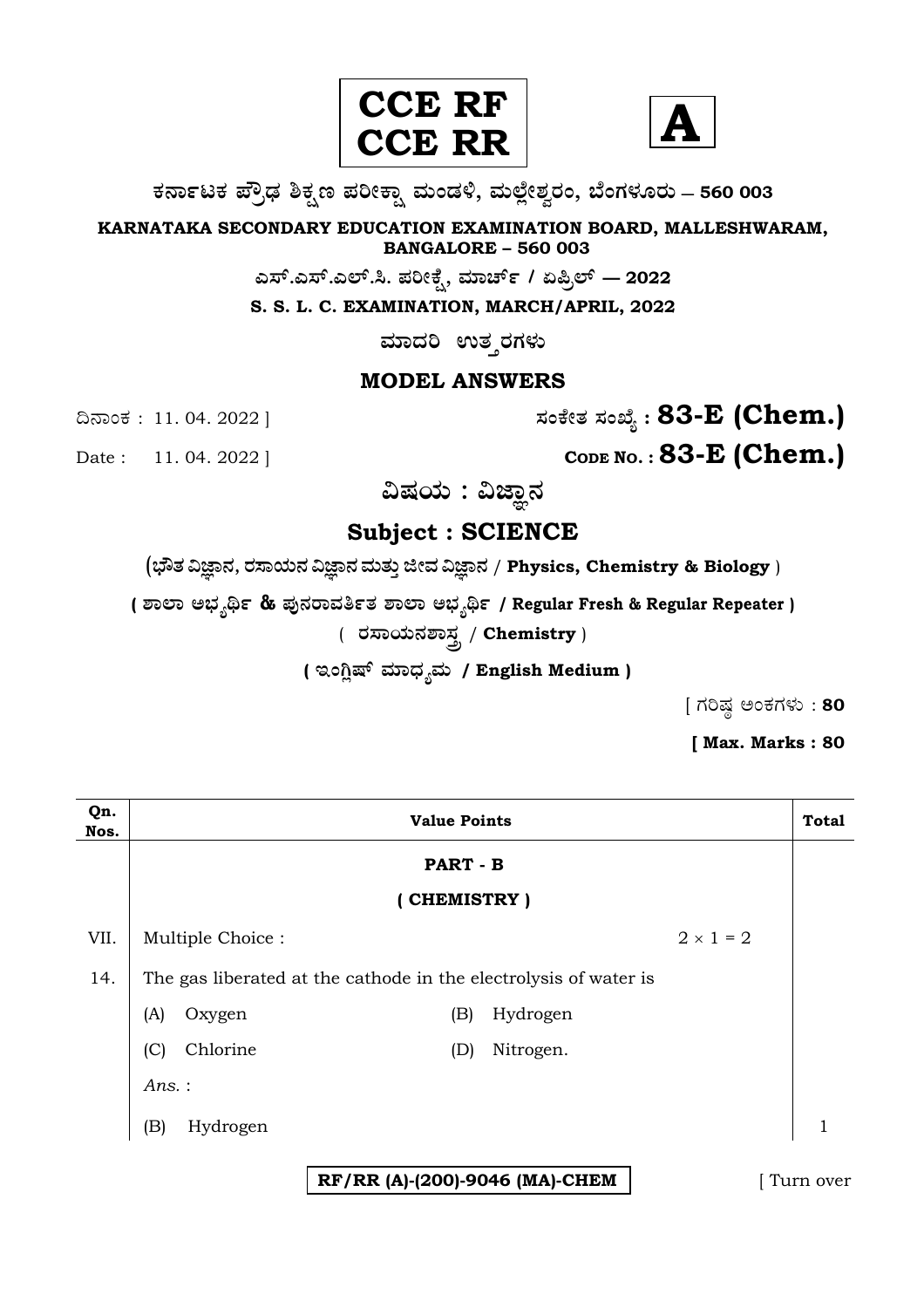|  | 83-E (Chem.) |
|--|--------------|
|--|--------------|

# **83-B (CCE RF & RR**)

| Qn.<br>Nos. | <b>Value Points</b>                                                                               | <b>Total</b> |  |  |  |  |
|-------------|---------------------------------------------------------------------------------------------------|--------------|--|--|--|--|
| 15.         | Atomic number of chlorine is 17. The period number of this element in<br>modern periodic table is |              |  |  |  |  |
|             | $\sqrt{2}$<br>(A)<br>(B)<br>$\overline{7}$                                                        |              |  |  |  |  |
|             | (C)<br>$\overline{4}$<br>(D) 3.                                                                   |              |  |  |  |  |
|             | $Ans.$ :                                                                                          |              |  |  |  |  |
|             | 3<br>(D)                                                                                          | 1            |  |  |  |  |
| VIII.       | $4 \times 1 = 4$<br>Answer the following questions :                                              |              |  |  |  |  |
| 16.         | State modern periodic law.                                                                        |              |  |  |  |  |
|             | Ans.:                                                                                             |              |  |  |  |  |
|             | "Properties of elements are periodic functions of their atomic numbers."                          | 1            |  |  |  |  |
| 17.         | Write any two uses of Plaster of Paris.                                                           |              |  |  |  |  |
|             | Ans.:                                                                                             |              |  |  |  |  |
|             | Plaster of Paris is used in :                                                                     |              |  |  |  |  |
|             | Supporting fractured bones<br>$\star$                                                             |              |  |  |  |  |
|             | Making toys<br>$\star$                                                                            |              |  |  |  |  |
|             | Decorative materials<br>$\star$                                                                   |              |  |  |  |  |
|             | $rac{1}{2} + \frac{1}{2}$<br>Making smooth surfaces.<br>$($ Any $two)$<br>$\star$                 | 1            |  |  |  |  |
| 18.         | Write the structural formula of ethene molecule.                                                  |              |  |  |  |  |
|             | Ans.:                                                                                             |              |  |  |  |  |
|             | H                                                                                                 |              |  |  |  |  |
|             | Η                                                                                                 | 1            |  |  |  |  |
|             |                                                                                                   |              |  |  |  |  |

## **RF/RR (A)-(200)-9046 (MA)-CHEM**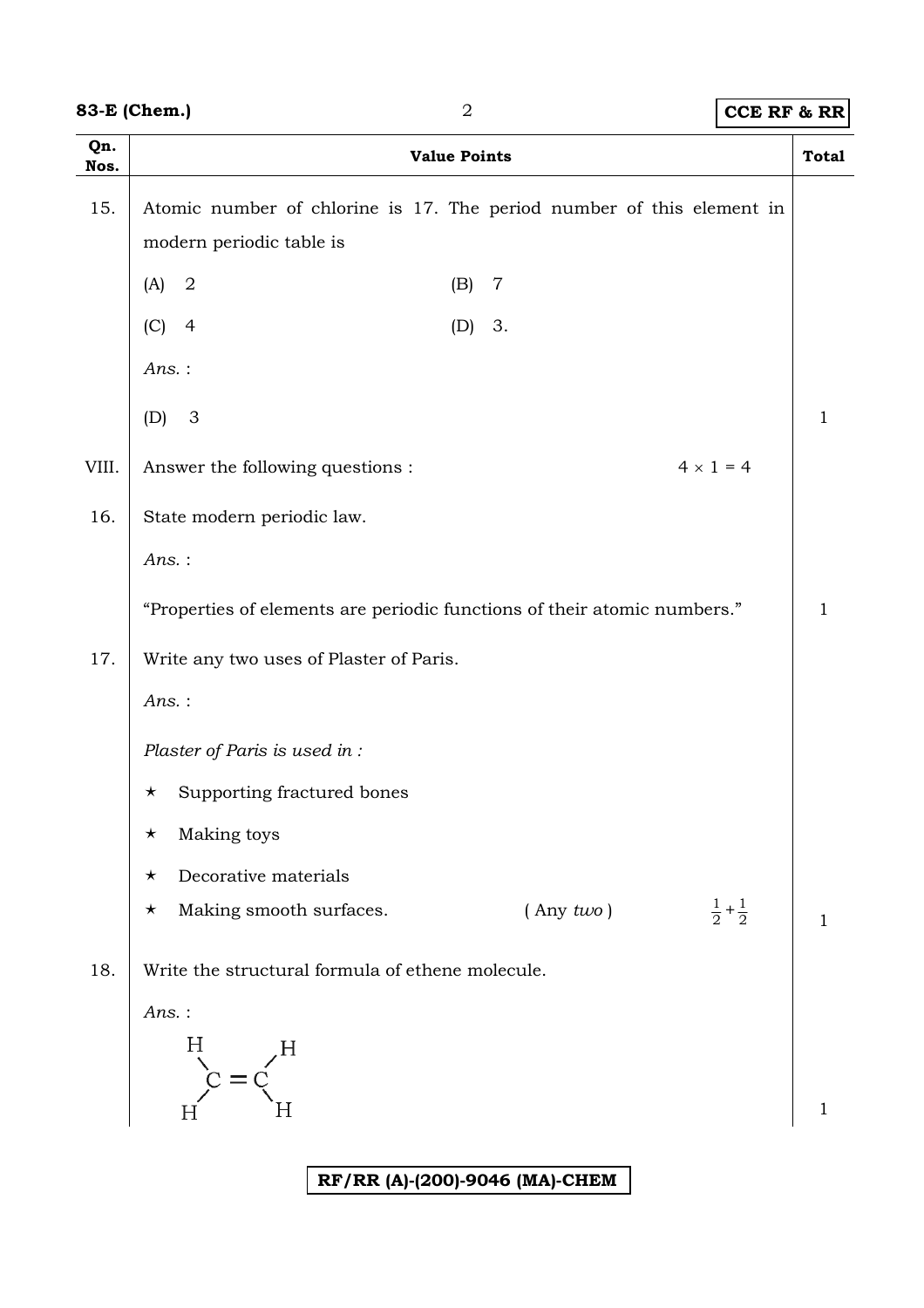**CCE RF & RR** 3 **83-E (Chem.)** 

| Qn.<br>Nos. | <b>Value Points</b>                                                                | <b>Total</b>   |
|-------------|------------------------------------------------------------------------------------|----------------|
| 19.         | $ZnO + C \rightarrow Zn + CO$                                                      |                |
|             | In this reaction name the reactant                                                 |                |
|             | that is oxidised and<br>i)                                                         |                |
|             | that is reduced.<br>$\overline{11}$                                                |                |
|             | $Ans.$ :                                                                           |                |
|             | $\frac{1}{2}$<br>Oxidised reactant is: C<br>$\star$                                |                |
|             | $\frac{1}{2}$<br>Reduced reactant is: ZnO.<br>$\star$                              | 1              |
| IX.         | $3 \times 2 = 6$<br>Answer the following questions :                               |                |
| 20.         | The pH values of $A$ , $B$ and $C$ solutions are 5, 6 and 7 respectively. Which of |                |
|             | these solutions is more acidic in nature ? Why ?                                   |                |
|             | $Ans.$ :                                                                           |                |
|             | Solution A is more acidic.<br>$\mathbf{1}$<br>$\star$                              |                |
|             | As it has more $H^+$ ions.<br>$\mathbf{1}$<br>$\star$                              | $\overline{2}$ |
| 21.         | Draw the diagram to show the arrangement of the apparatus used for                 |                |
|             | testing the conductivity of salt solution and label 'graphite rod'.                |                |

**RF/RR (A)-(200)-9046 (MA)-CHEM** [ Turn over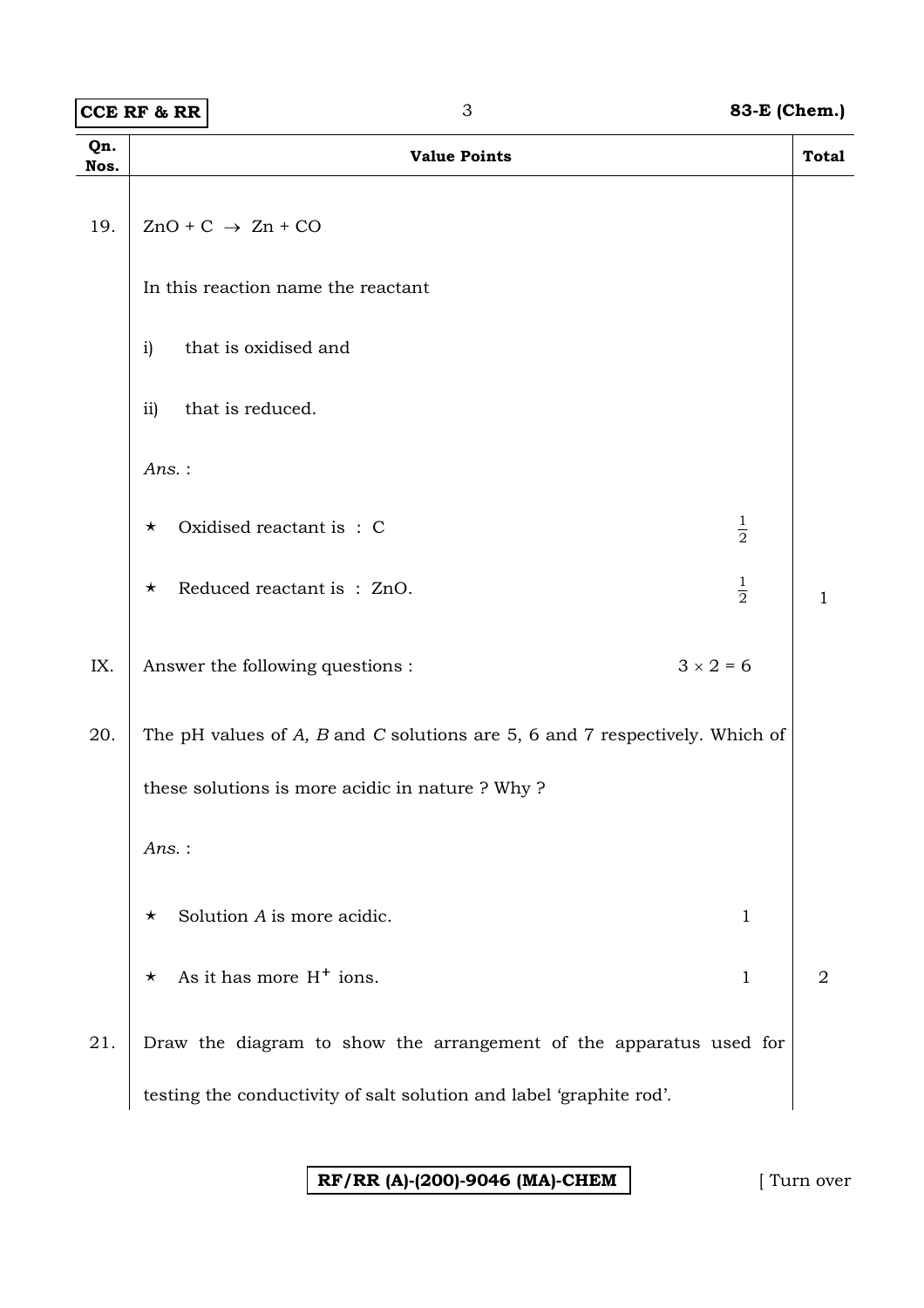## **83-E (Chem.)** 4 **CCE RF & RR**

| Qn.<br>Nos. | <b>Value Points</b>                                                       | <b>Total</b> |
|-------------|---------------------------------------------------------------------------|--------------|
|             | $Ans.$ :<br>Testing the conductivity of a salt solution :<br>Graphite rod |              |
|             | Diagram $-1\frac{1}{2}$                                                   |              |
|             | Labelling $-\frac{1}{2}$                                                  | $\sqrt{2}$   |
| 22.         | Give reason :                                                             |              |
|             | Metals are used in making cooking vessels.<br>a)                          |              |
|             | Sodium metal is stored in kerosene.<br>$\mathbf{b}$                       |              |
|             | <b>OR</b>                                                                 |              |
|             | Give reason :                                                             |              |
|             | When a calcium metal reacts with water, the liberated hydrogen gas<br>a)  |              |
|             | does not catch fire.                                                      |              |
|             | RF/RR (A)-(200)-9046 (MA)-CHEM                                            |              |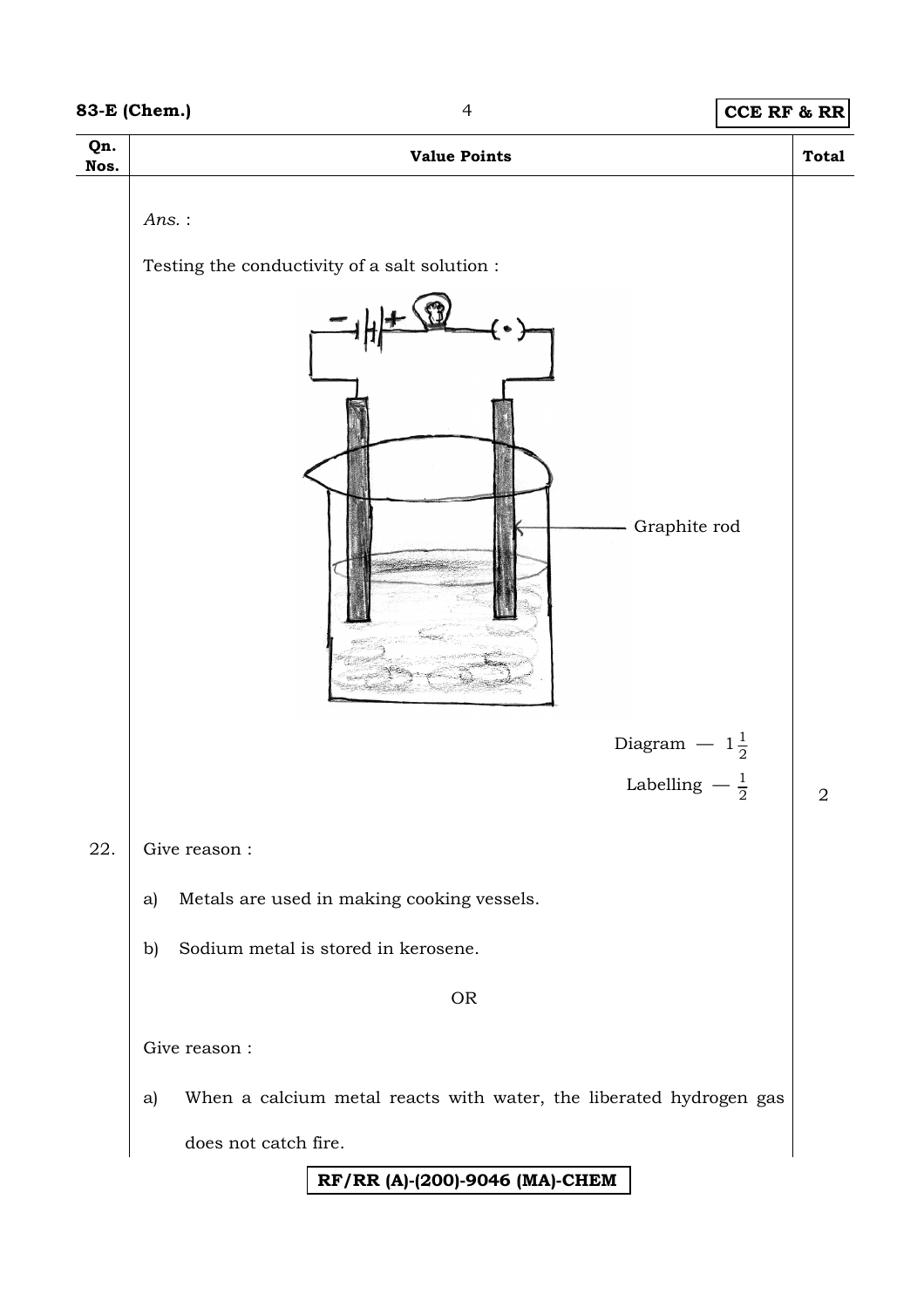| Qn.<br>Nos. | <b>Value Points</b>                                                               |                                                                             |           |  |  |  |
|-------------|-----------------------------------------------------------------------------------|-----------------------------------------------------------------------------|-----------|--|--|--|
|             | b)                                                                                | Ionic compounds have high melting and boiling points.                       |           |  |  |  |
|             | $Ans.$ :                                                                          |                                                                             |           |  |  |  |
|             |                                                                                   |                                                                             |           |  |  |  |
|             | a)                                                                                | Because, metals are good conductors of heat / having high melting           |           |  |  |  |
|             |                                                                                   | points / property of malleability.<br>(Any one) 1                           |           |  |  |  |
|             | b)                                                                                | Sodium metal vigorously reacts with atmospheric oxygen and water, but       |           |  |  |  |
|             |                                                                                   | not with kerosene.<br>1                                                     | 2         |  |  |  |
|             |                                                                                   | <b>OR</b>                                                                   |           |  |  |  |
|             | a)                                                                                | The reaction of calcium with water is less violent. The heat evolved is     |           |  |  |  |
|             |                                                                                   | 1<br>not sufficient for the hydrogen to catch fire.                         |           |  |  |  |
|             | b)                                                                                | Because a considerable amount of energy is required to break the            |           |  |  |  |
|             |                                                                                   | strong inter-ionic attraction.<br>1                                         | 2         |  |  |  |
|             |                                                                                   |                                                                             |           |  |  |  |
| Χ.          |                                                                                   | $3 \times 3 = 9$<br>Answer the following questions :                        |           |  |  |  |
| 23.         |                                                                                   | What is atomic size? In the modern periodic table the atomic size decreases |           |  |  |  |
|             |                                                                                   | along a 'period' and increases down the 'group'. Why ? Explain.             |           |  |  |  |
|             |                                                                                   | Ans.:                                                                       |           |  |  |  |
|             | $\star$                                                                           | The distance between the centre of the nucleus and the outermost shell      |           |  |  |  |
|             |                                                                                   | of an isolated atom.<br>1                                                   |           |  |  |  |
|             |                                                                                   | In modern periodic table atomic size decreases along the period             |           |  |  |  |
|             | because :                                                                         |                                                                             |           |  |  |  |
|             | Electrons are being added to the outermost shell of an atom that tends<br>$\star$ |                                                                             |           |  |  |  |
|             | to pull the electrons closer to the nucleus / No new shells are added to          |                                                                             |           |  |  |  |
|             |                                                                                   | atom.<br>1                                                                  |           |  |  |  |
|             |                                                                                   |                                                                             |           |  |  |  |
|             | Atomic size increases down the group because :                                    |                                                                             |           |  |  |  |
|             | New shells are being added, this increases the distance between the<br>$\star$    |                                                                             |           |  |  |  |
|             |                                                                                   | outer most electrons and the nucleus.<br>1                                  | 3         |  |  |  |
|             |                                                                                   | RF/RR (A)-(200)-9046 (MA)-CHEM                                              | Turn over |  |  |  |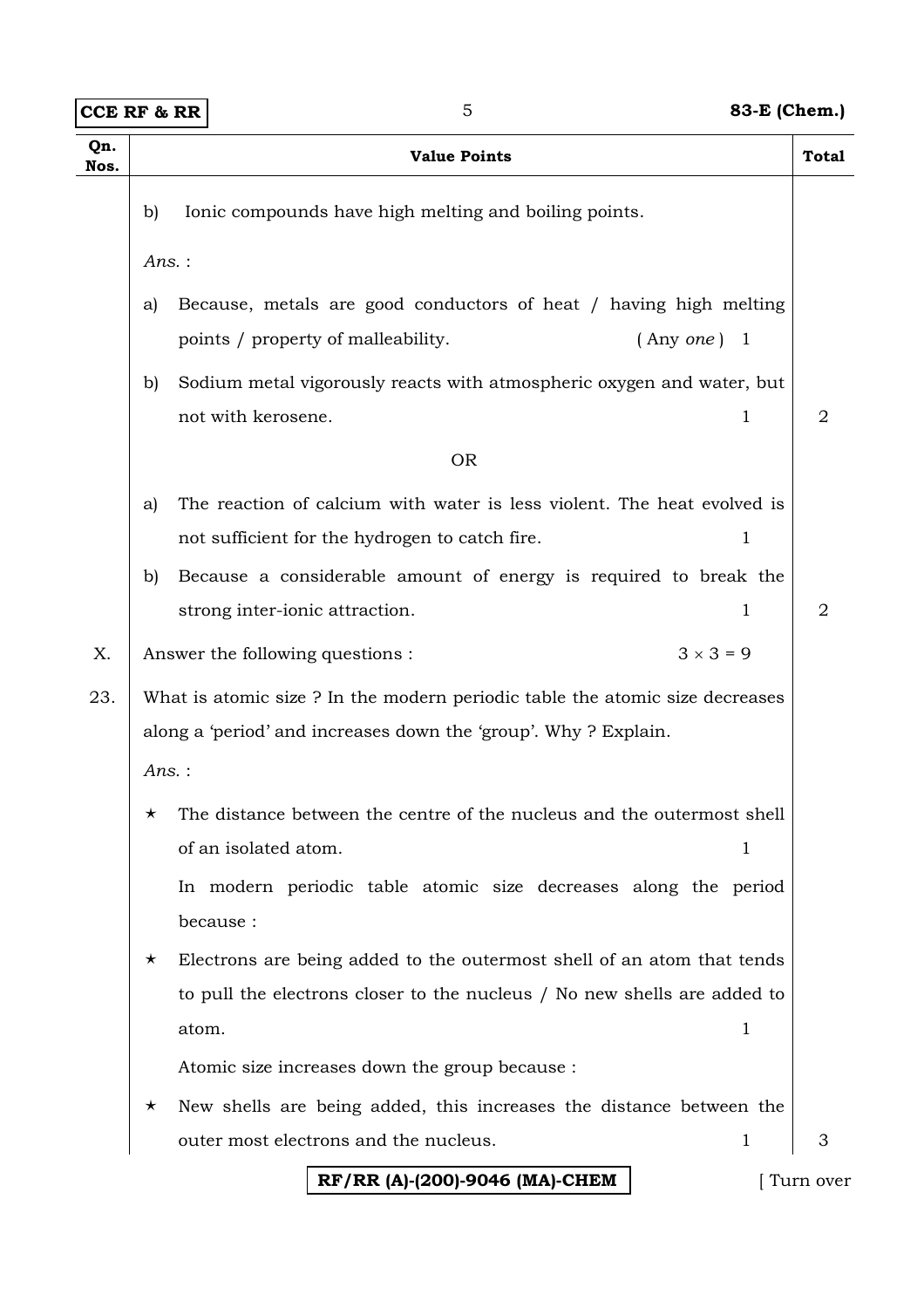|  | 83-E (Chem.) |
|--|--------------|
|--|--------------|

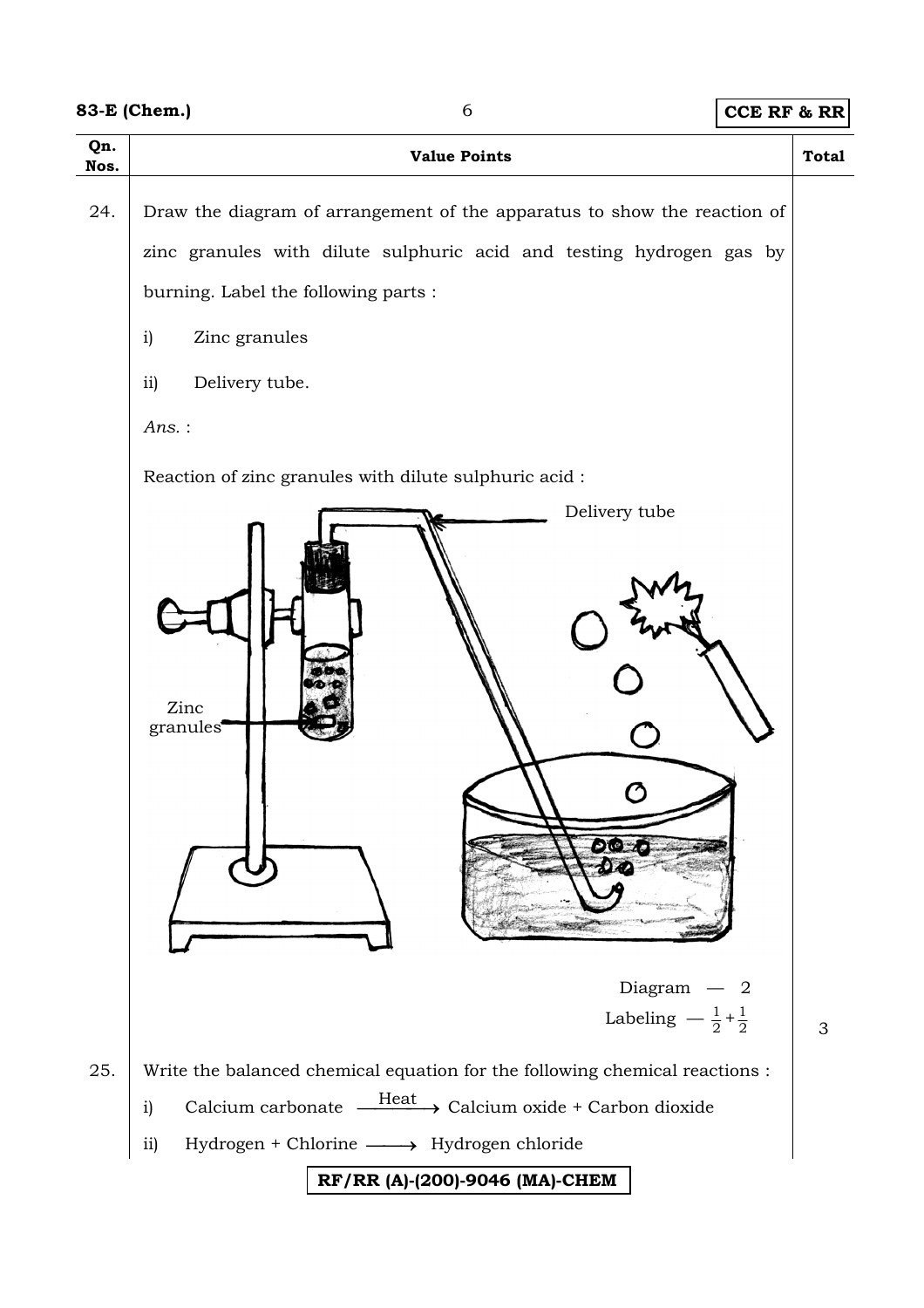**CCE RF & RR** 7 **83-E (Chem.)** 

| Qn.<br>Nos. |                                                               | <b>Value Points</b>                                                                           | <b>Total</b> |  |
|-------------|---------------------------------------------------------------|-----------------------------------------------------------------------------------------------|--------------|--|
|             | Magnesium + Hydrochloric acid -> Magnesium chloride +<br>iii) |                                                                                               |              |  |
|             |                                                               | Hydrogen.                                                                                     |              |  |
|             |                                                               | <b>OR</b>                                                                                     |              |  |
|             |                                                               | Which type of chemical reaction takes place when an iron nail is                              |              |  |
|             |                                                               | dipped in copper sulphate solution ? Why ? Write a balanced chemical                          |              |  |
|             |                                                               | equation for this chemical reaction.                                                          |              |  |
|             | $Ans.$ :                                                      |                                                                                               |              |  |
|             | i)                                                            | CaCO <sub>3</sub> $\frac{\text{Heat}}{\text{400}}$ CaO + CO <sub>2</sub><br>$\mathbf{1}$      |              |  |
|             | $\overline{11}$                                               | $H_2$ + Cl <sub>2</sub> $\longrightarrow$ 2HCl<br>$\mathbf{1}$                                |              |  |
|             |                                                               | iii) $Mg + 2HCl \longrightarrow MgCl_2 + H_2$ .<br>$\mathbf{1}$                               | 3            |  |
|             |                                                               | <b>OR</b>                                                                                     |              |  |
|             |                                                               |                                                                                               |              |  |
|             | Chemical displacement reaction.<br>$\mathbf{1}$<br>$\star$    |                                                                                               |              |  |
|             | $\star$                                                       | Because more reactive iron displaces copper from copper sulphate<br>solution.<br>$\mathbf{1}$ |              |  |
|             |                                                               | $\star$ Fe + CuSO <sub>4</sub> $\longrightarrow$ FeSO <sub>4</sub> + Cu.<br>1                 | 3            |  |
|             |                                                               |                                                                                               |              |  |
| XI.         |                                                               | $1 \times 4 = 4$<br>Answer the following question :                                           |              |  |
| 26.         | a)                                                            | What are structural isomers ? Write the molecular and structural                              |              |  |
|             |                                                               | formula of butane.                                                                            |              |  |
|             | $\mathbf{b}$                                                  | What is catenation ? Write general formula for alkenes.                                       |              |  |
|             | $Ans.$ :                                                      |                                                                                               |              |  |
|             | a)                                                            |                                                                                               |              |  |
|             |                                                               | Carbon compounds having same molecular formula but different<br>$\star$                       |              |  |
|             |                                                               | structural formulae<br>1                                                                      |              |  |
|             |                                                               | $\frac{1}{2}$<br>Molecular formula of butane is $C_4H_{10}$<br>$\star$                        |              |  |
|             |                                                               |                                                                                               |              |  |

**RF/RR (A)-(200)-9046 (MA)-CHEM** [ Turn over